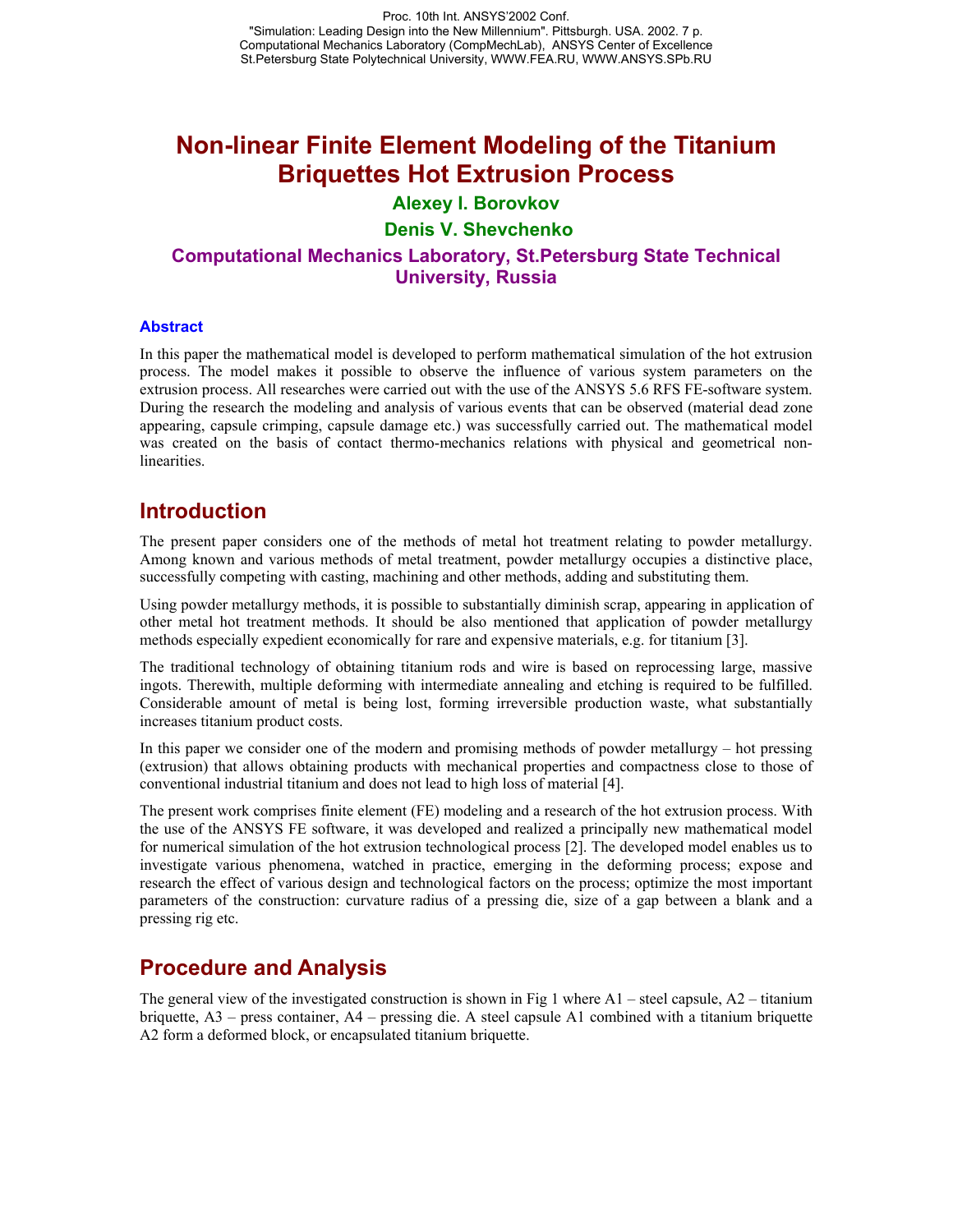Borovkov A.I., Shevchenko D.V. Non-linear finite element modeling of the titanium briquettes hot extrusion process Computational Mechanics Laboratory (CompMechLab), ANSYS Center of Excellence St.Petersburg State Polytechnical University, WWW.FEA.RU, WWW.ANSYS.SPb.RU



**Figure 1 - General View**

Let us describe properties and material models used in the analysis:

Steel capsule A1 is characterized by the following physical and mechanical properties:

modulus of elasticity  $E = 158$  GPa

Poisson's ratio  $v = 0.45$ 

Yield strength  $\sigma_{0.2} = 108 \text{ MPa}$ 

Tangential modulus  $E^{tan} = 7$  GPa

Linear coefficient of thermal expansion  $\alpha = 1.459 \cdot 10^{-5} \text{ K}^{-1}$ .

For description of strains originating in a capsule was chosen the model for plastic material with Bilinear Kinematic Hardening [1].

For analyzing a behavior of titanium briquette A2 the following physical and mechanical properties were taken into account:

modulus of elasticity  $E = 79.2 \text{ GPa}$ 

Poisson's ratio  $v = 0.45$ 

yield strength  $\sigma_{0.2} = 9.8 \text{ MPa}$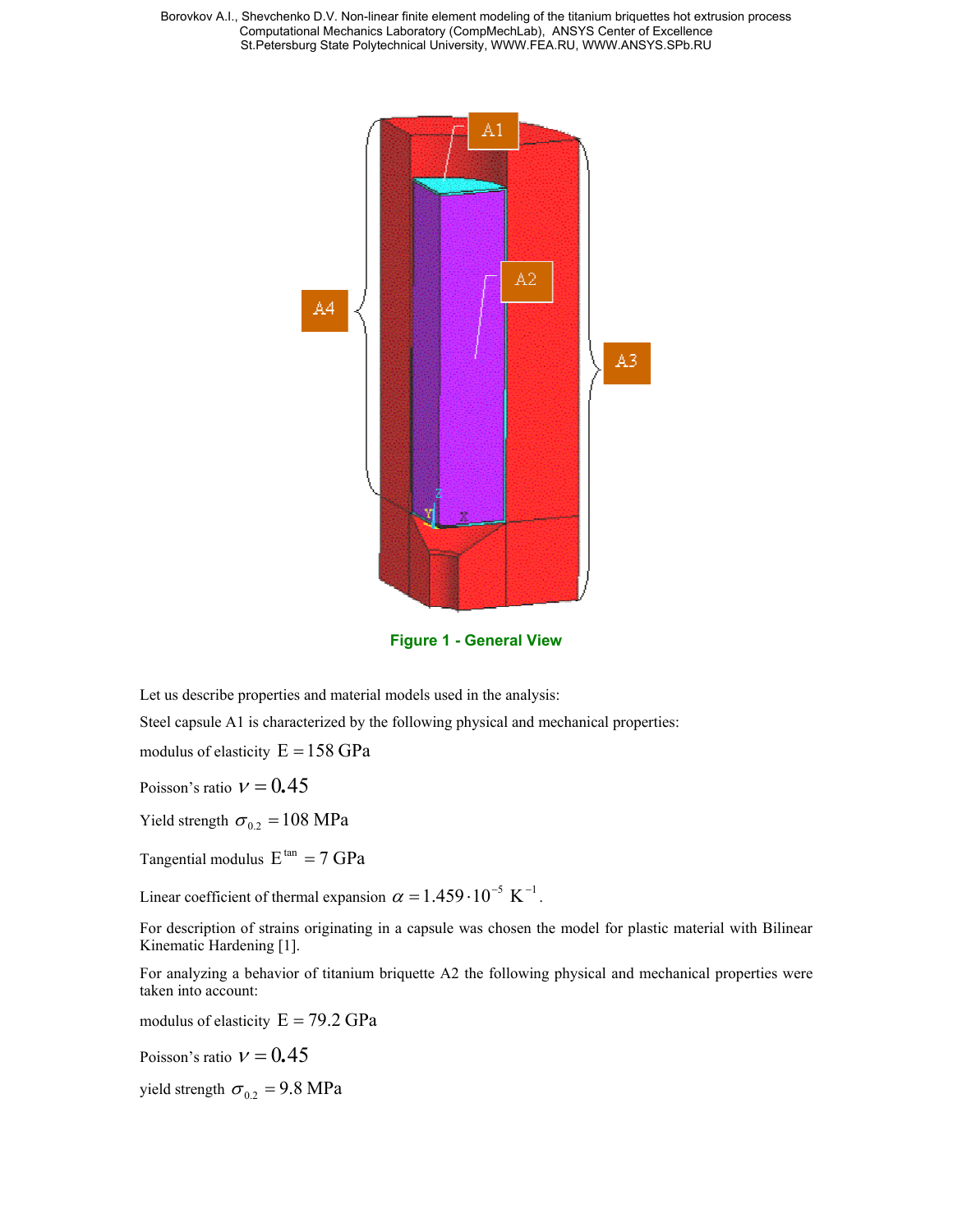Borovkov A.I., Shevchenko D.V. Non-linear finite element modeling of the titanium briquettes hot extrusion process Computational Mechanics Laboratory (CompMechLab), ANSYS Center of Excellence St.Petersburg State Polytechnical University, WWW.FEA.RU, WWW.ANSYS.SPb.RU

tangential modulus  $E^{tan} = 0$ 

linear coefficient of thermal expansion  $\alpha = 1.05 \cdot 10^{-5} \text{ K}^{-1}$ .

For description of strains originating in a titanium briquette was chosen the model for ideal plastic material (Bilinear Kinematic Hardening,  $E^{tan} = 0$ ).

Steel capsule A1 and titanium chips were assumed to be at  $950^{\circ}$ C.

Pressing-die A3 was manufactured from steel with the following elastic characteristics:

modulus of elasticity  $E = 210$  GPa

Poisson's ratio  $v = 0.28$ 

In numerical simulation it was assumed that a pressing die deforms only elastically, its temperature being 300С°.

Owing to the axial symmetry of the analyzed construction and external action, the axisymmetrical statement of the problem is being considered.

Vertical displacement or normal pressure is applied to the deformed block. Accordingly, possibility of multiple contact interaction between a titanium briquette and a steel capsule, as well as between lateral and bottom parts of a capsule and the inner surface of pressing rig was supposed to take place. The possibility of the slipping and "ungluing" of a titanium briquette in relation to a steel capsule as well as of the whole deformed block in relation to a pressing die was taken into account. It was investigation the effect of friction coefficient  $\mu$  varied within the range 0  $\dots$  0.5 on the extrusion process. Contact interactions were described with the use of Coulomb's law.

Various construction variants differing by geometrical characteristics of a titanium briquette, a capsule and a press-container were investigated in computation models.

Figure 2 demonstrates the built axisymmetrical ANSYS FE-model compiled of 8-noded quadratic elements SOLID 82. The FE-model contains 647 elements and 836 nodes. Contact interaction between a titanium briquette and a steel capsule as well as between lateral and bottom parts of a capsule and the inner surface of pressing rig was simulated with the use of elements CONTACT169 and TARGET172.



**Figure 2 - FE Model**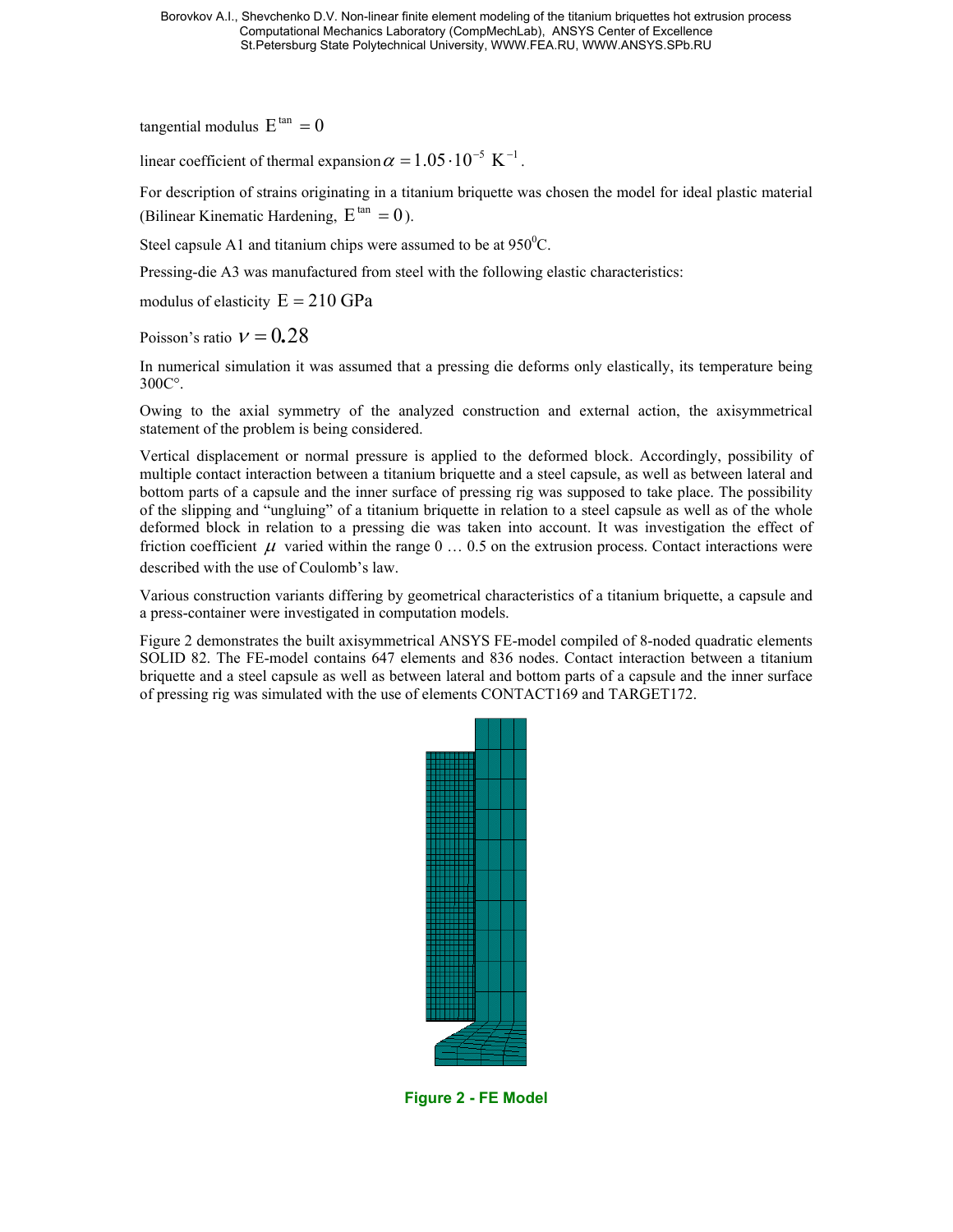# **Analysis Results**

The software system ANSYS made it possible to research the following:

- the initial stage of titanium briquette extrusion process;

- peculiarities of technological problems of deformed solids mechanics connected with unknown contact areas between deformed medium and pressing rig. The possibility of the slipping and "ungluing" of a titanium briquette and a steel capsule as well as between lateral and bottom parts of a capsule and the inner surface of pressing rig was supposed to take place. (Figure 3).



- material tightening in the area near the axis of symmetry and the phenomenon of pressing-pipe formation – the phenomena which may be watched in real processes of extrusion (Figure 4). Figure 4 demonstrates the results of the modeling of pressing-pipe emergence, its growth and final formation. The initial position of the deformed block (encapsulated titanium briquette) is presented in Figure  $4a$  ( $t=0$ ). ( $t$ is relative time instant accepted as a corresponding part of a full cycle **T** of pressing-pipe formation). Figures 4 *b-e* illustrate initial stages of pressing-pipe emergence correspondingly in the instances **t**=0.143**T**, 0.286**T**, 0.429**T**, 0.572**T**, Figures 4 *f-h* – growth and final formation of a pressing-pipe (for instances **t**=0.715**T**, 0.858**T** and 1**T**), as well as the phenomenon of block sticking in a pressing-die eyelet;

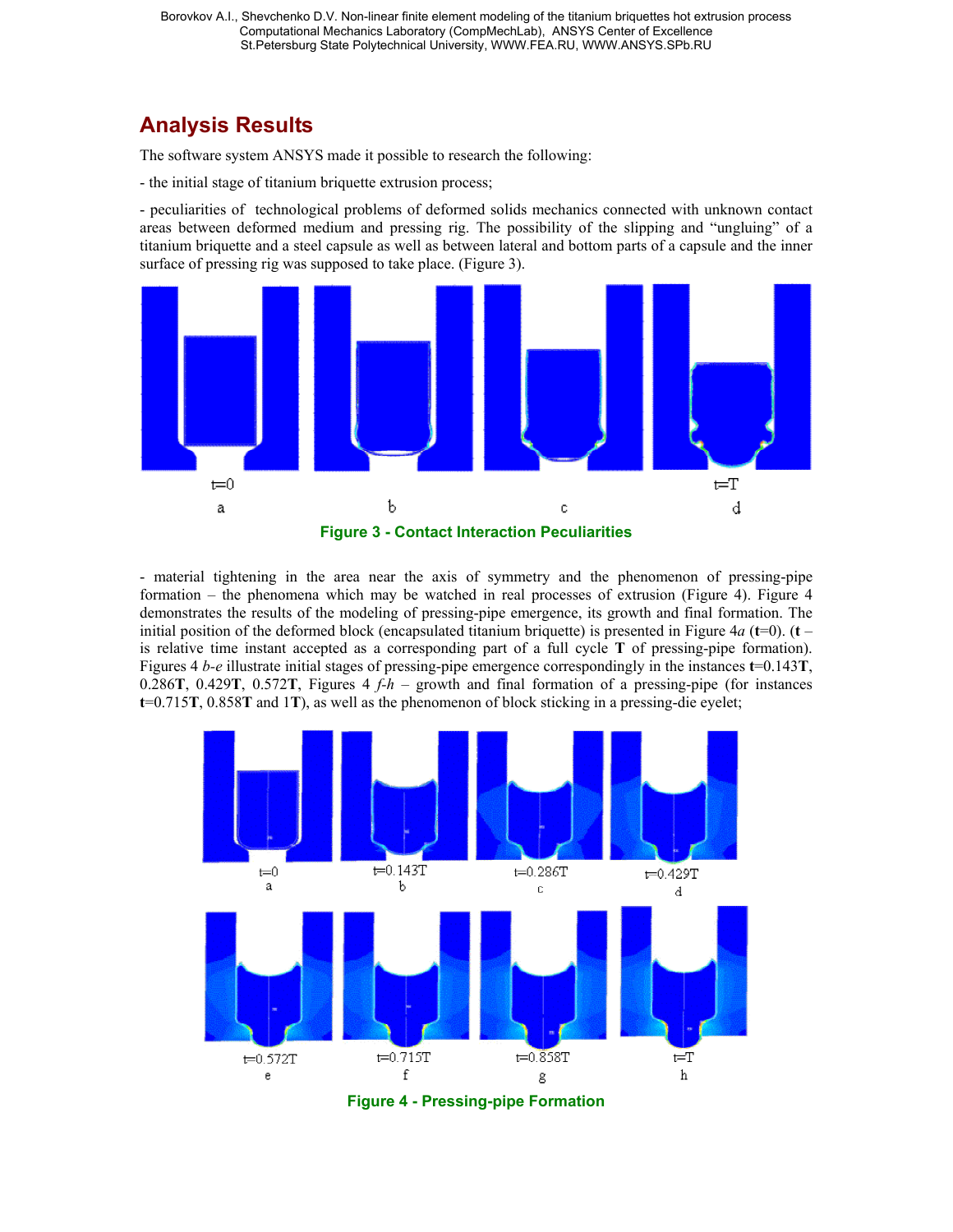- zones of stagnation, sliding, sticking–detaching, crimping, which are typical to technological problems with multiple contact zones.

The results of flute-formation modeling are illustrated in Figure 5, where on can see the initial stage of the investigated system  $(t=0)$   $(t - is$  relative time instant taken as a corresponding part of a full cycle **T** of flute formation under pressure Figure 5 *a*, emergence and evolution of three flutes at the time instances **t**=0.2**T**, 0.4**T**, 0.6**T**, 0.8**T**, **T** shown in Figures 5 *b-f* correspondingly.



It is important to notice that the two upper flutes disappear in time, but the lower one even increases and more and more penetrates into titanium briquette body, increasing in its depth. This may cause serious defect ness of extruded rods and necessity of deep rough machining or even their rejection.

The results of the real experiment carried out in a drawing press at the "Krasny Vyborzhets" Plant, Ltd., and the virtual experiment performed with the use of computer modeling based on the ANSYS – software system are demonstrated in Figure 6. As we can see, there is sufficient similarity of received pictures giving evidence of validity of the software used for description of initial stages of the extrusion process.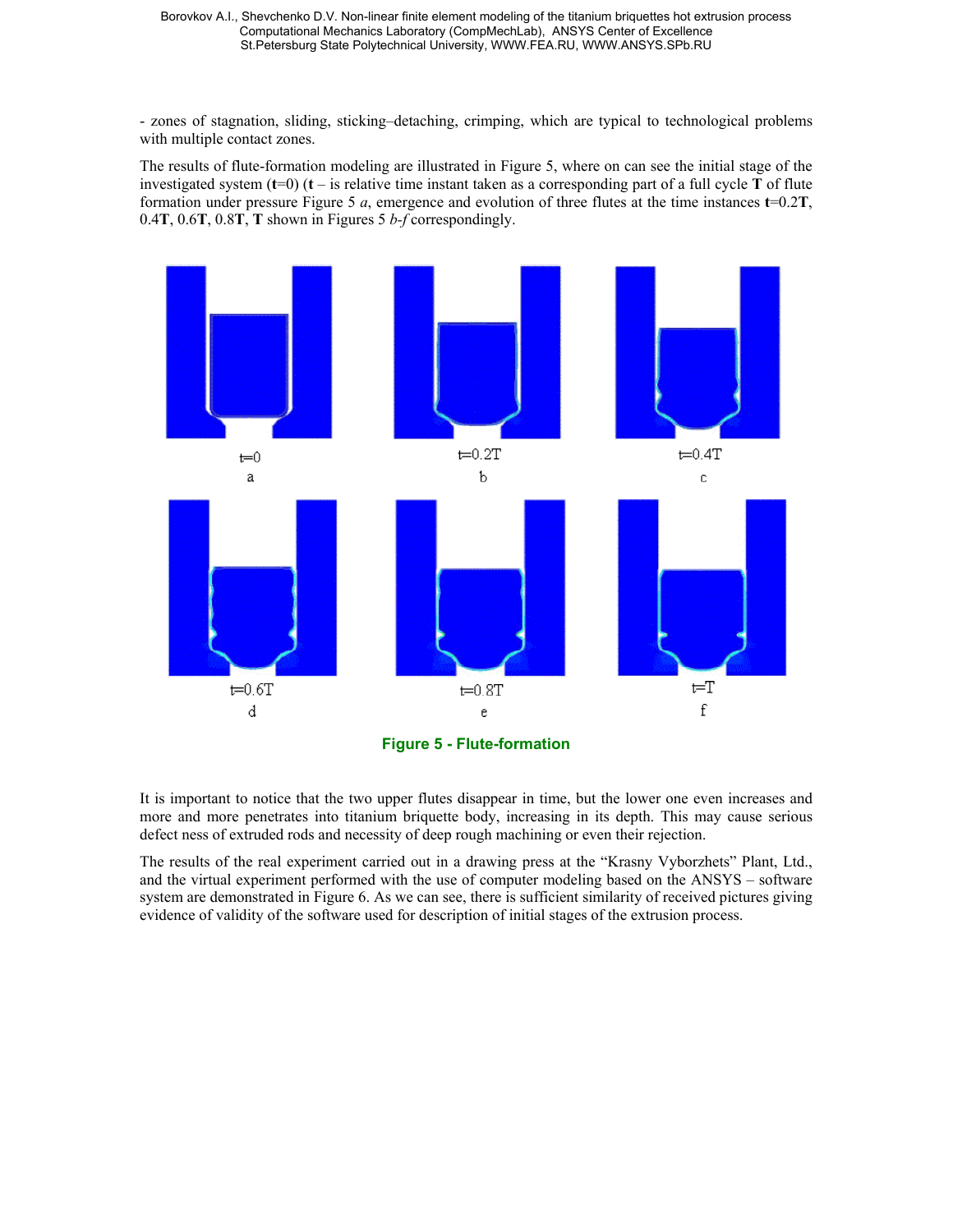Borovkov A.I., Shevchenko D.V. Non-linear finite element modeling of the titanium briquettes hot extrusion process Computational Mechanics Laboratory (CompMechLab), ANSYS Center of Excellence St.Petersburg State Polytechnical University, WWW.FEA.RU, WWW.ANSYS.SPb.RU



**Figure 6 - Comparison of Experiment and FE Simulation**

## **Conclusion**

With the use of ANSYS FE-analysis software system:

- there were studied and researched peculiarities of technological problems of deformed solids mechanics connected with unknown contact areas between deformed medium (encapsulated titanium powder briquette) and pressing rig;

- there were investigated different phenomena emerging at the initial stage of encapsulated titanium briquette extrusion, including:

- material tightening in the area in the vicinity of the axis of symmetry and the phenomenon of pressingpipe formation;

- emergence, formation and evolution of "stagnation", sliding and sticking-detaching zones;

- steel capsule crimping in the area of its contact with a press-container and flutes evolution during the process of deforming. It was stated possibility both of their further growth with penetration into encapsulated titanium briquette body and their partial disappearing.

It was investigated the effect of geometrical parameters of a press-container and an encapsulated titanium briquette on the processes occurring during deforming.

It was achieved good conformity of real and virtual pictures of the initial extrusion stage obtained correspondingly by the experiment carried out on the industrial press at "Krasny Vyborzhets" Plant, Ltd. and by computer modeling of the hot extrusion process that proves validity of the utilized mathematical model for this stage of hot deforming.

#### *References*

- 1) Ansys theory reference. Eleventh edition. SAS IP, Inc.
- 2) Gune G.Y. Mathematical modeling of metal forming processes., Moscow, Metallurgia, 1983, 352 p.p. (in Russian)
- 3) Zalazinskiy A.G., Novogonov V.I., Kolmykov V.L., Sokolov M.V. Modeling of briquettes pressing and rods extrusion out of titanium sponge, «Metally», №6, 1997 (in Russian)
- 4) Kolmogorov V.L. Mechanics of metal forming, Moscow, Metallurgia, 1986, 688 p.p. (in Russian)